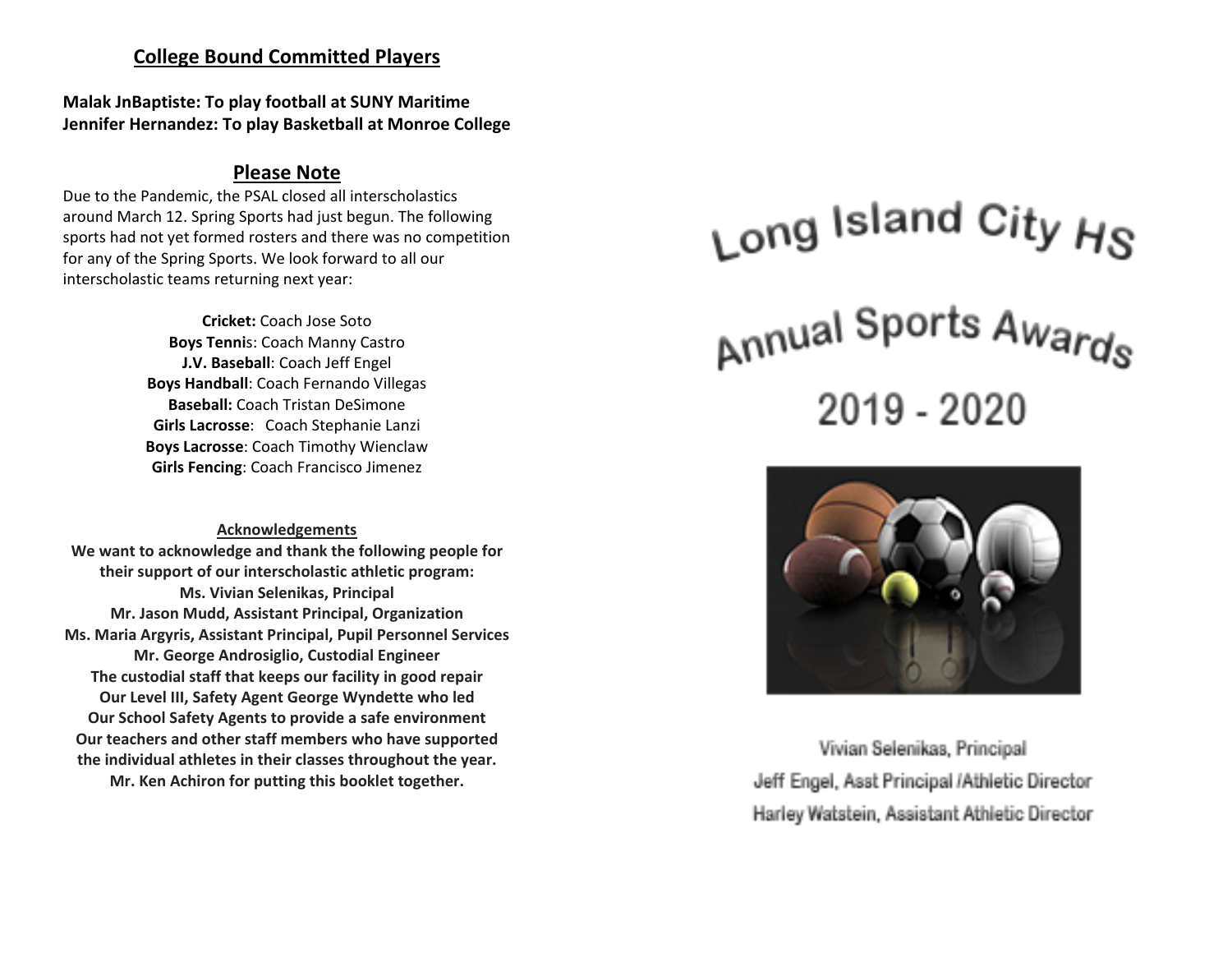#### **Boys Basketball**

| <b>Coach: Harley Watstein</b> |             |                             |
|-------------------------------|-------------|-----------------------------|
| Aman                          | Ahmed       |                             |
| Samuel                        | Akuoko      | Sportsmanship               |
| Brian                         | Arado       |                             |
| Adam                          | Hasnaoui    |                             |
| <b>Tynell</b>                 | James       |                             |
| Malak                         | Jnbaptiste  | <b>Most Improved Player</b> |
| Aneeb                         | Khizar      | <b>Most Valuable Player</b> |
| Andrew                        | Lara        |                             |
| Tavari                        | Larosiliere |                             |
| Kent Jeffe                    | Malinao     |                             |
| Marquis                       | Parker      | <b>Rookie of the Year</b>   |
| Mohamd                        | Youssef     |                             |

#### **Girls Softball**

**Coach: Harley Watstein**

Evani Batista Shanna Bhatti Rubia Bindu Rashelle Ceballos Jessica Cruz Lopez Samantha Cruz Lopez Aliza Dominguez Valerie Gonzalez Madelynn Meyers Skarline Mora Litzy Quiroz Kayla Rivera Johanna Rodriguez Xiumarie Rodriguez Andrene Thomas

#### **Boys Swimming Coach FranciscoJimenez**

| Coach Francisco Jimenez |              |                           |
|-------------------------|--------------|---------------------------|
| Mike                    | Borja Zhicay | <b>Most Valuable</b>      |
| Alexander               | Chang        |                           |
| Hassan                  | Iqbal        |                           |
| Victor                  | Knapik       |                           |
| Asadullo                | Kurbonov     |                           |
| Jacky                   | Ιi           | <b>Rookie of the Year</b> |
| Diego                   | Martinez     |                           |
| Juan                    | Miranda      | <b>Most Improved</b>      |
| Zizhao                  | Su           | <b>Most Valuable</b>      |
| Ali                     | Zandani      |                           |

# **Girls Swimming**

# **Coach: Francisco Jimenez Coach: Emina Kadrich**  Shirley Alejo Daniela Aviles Michelle Aviles Sophie Bailez Henao Jenny Chen Sara Coria **Most Valuable Player** Tiffany Gomez Marlin Gonzalez **Most Improved Player** Savleen Kaur Juliet Rip Lababedi **Rookie of the Year** Mikaela Marquez Christina Pitacco Rivera Maria Anto Poltronier Brittany Reyes Kaylee Torres Ariana Vassiliou **Sportsmanship** Leslie Villalva Destiny Williams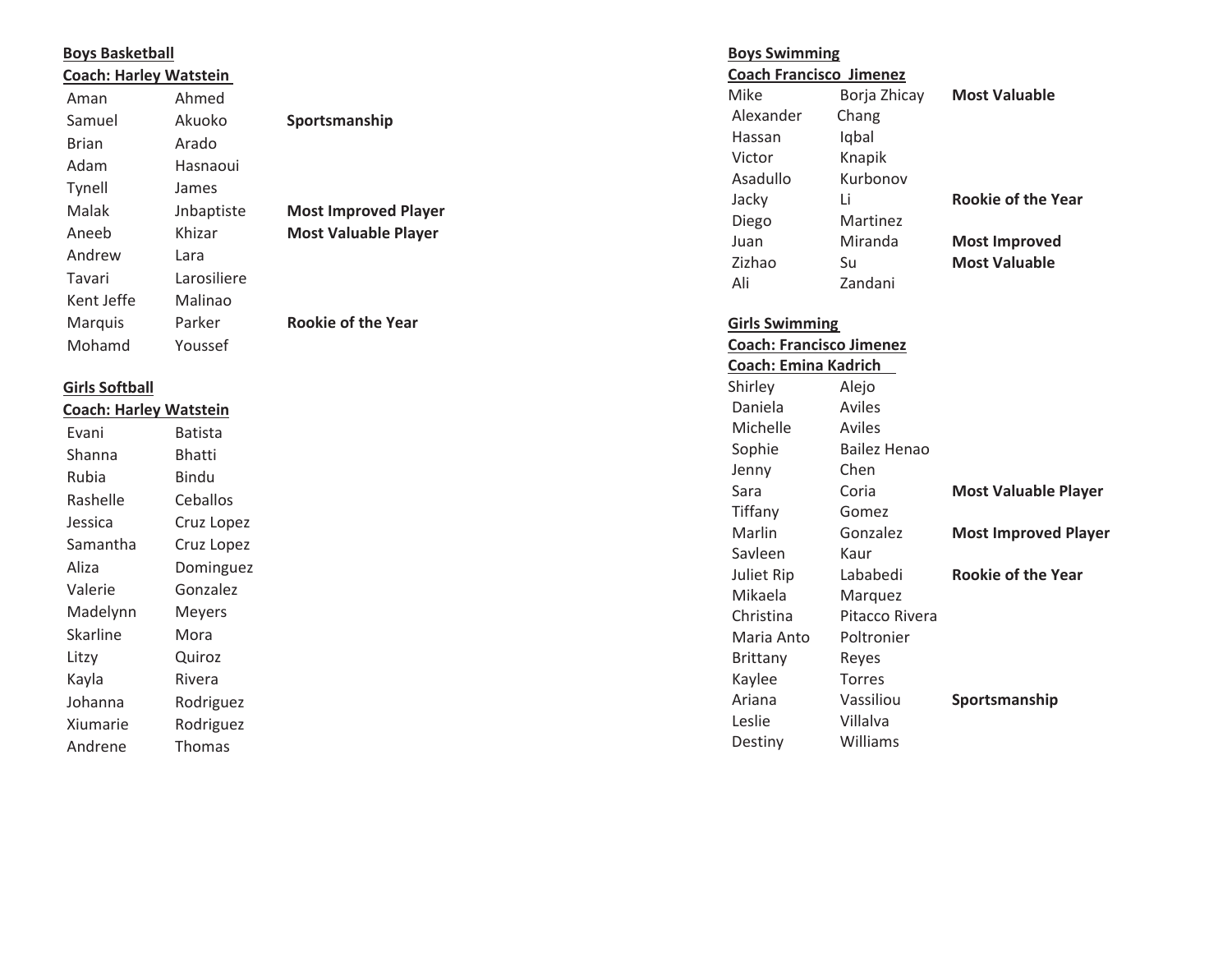#### **Girls Golf**

**Coach: Chris D'Orazi**

| Nafisha      | Anzum     |                           |
|--------------|-----------|---------------------------|
| Sunny        | Dong      |                           |
| Iris         | Hernandez | <b>Most Valuable</b>      |
| Lizbeth      | Quiroz    |                           |
| Jessica      | Ramos     | <b>Most Improved</b>      |
| Majhai Smith |           | <b>Rookie of the Year</b> |

# **Girls Basketball:**

#### **Coach: Chris D'Orazi**

| Jasmine        | Albritton Lynch |                                  |
|----------------|-----------------|----------------------------------|
| Elisabeth      |                 | Asimakopoulos Rookie of the Year |
| Evani          | <b>Batista</b>  |                                  |
| Selma          | Dacic           |                                  |
| <b>Brianna</b> | Fernandez       | <b>Most Improved Player</b>      |
| Samira         | Gassambe        | 4 Year                           |
| Jenifer        | Hernandez       | Most Valuable/4 Year             |
| Noria          | Mogannahi       |                                  |
| Kayla          | Rivera          |                                  |
| Toni           | Small           |                                  |
| Majhai         | Smith           | 4 Year                           |
| Andrene        | <b>Thomas</b>   |                                  |
| Paola          | Tineo Batista   |                                  |
| Jada           | Williams        |                                  |

## **Girls Bowling**

# **Coach: Naim Kozi**

| Precious  | <b>Flores</b>  | Sportsmanship             |
|-----------|----------------|---------------------------|
| Maisha    | Authoi         |                           |
| Ayeisha   | <b>Broomes</b> | <b>Most Valuable</b>      |
| Railyn    | Calderon       | <b>Most Improved</b>      |
| Ja Nya    | Cashwell       |                           |
| Paola     | Cuenca         |                           |
| Aliza     | Dominguez      | <b>Rookie of the Year</b> |
| Katherine | Garcia         |                           |
| Celeste   | Macareno       |                           |
| Ashley    | Onate          |                           |
| Faith     | Perez          |                           |
|           |                |                           |

**Girls Cross Country Coach: Donna DeLuca**

| Jada     | Bing          |
|----------|---------------|
| Anne     | <b>Brutus</b> |
| Erika    | Cuahtlapantzi |
| Amy      | Domenech      |
| Victoria | Dorch         |
| Layla    | <b>Harris</b> |
| Albiana  | Krcikovic     |
| Toure,   | Aminata       |
|          |               |

**Most Improved Player** 

# **Most Valuable Player**

#### **Boys Fencing**

| <b>Coach: Fabiola Balthazar</b> |         |  |  |  |
|---------------------------------|---------|--|--|--|
| Jorge                           | Delgado |  |  |  |
| Bryan                           | Choque  |  |  |  |
| Victor                          | Knapik  |  |  |  |
| Milo                            | Rudy    |  |  |  |
| Sabawoon                        | Popal   |  |  |  |
| James                           | Tynell  |  |  |  |
| Tenzin                          | Wangdak |  |  |  |
| Mohamd                          | Youssef |  |  |  |
|                                 |         |  |  |  |

**Most Valuable Player Rookie of the Year Most Valuable** 

## **Co Ͳed Golf**

# **Coach: Chris D'Orazi**

| Sunny   | Dong      |
|---------|-----------|
| Iris    | Hernandez |
| Lizbeth | Quiroz    |
| Jessica | Ramos     |
| Rajveer | Sohal     |
| Marcos  | Velez     |
| Ariel   | Villalba  |
|         |           |

# **Boys Cross Country**

| <b>Coach: Donna DeLuca</b> |                             |
|----------------------------|-----------------------------|
| Payer                      |                             |
| Ramirez                    |                             |
| Remache                    | <b>Most Valuable Player</b> |
| Shabbir                    | <b>Most Improved Player</b> |
| Sohal                      |                             |
|                            |                             |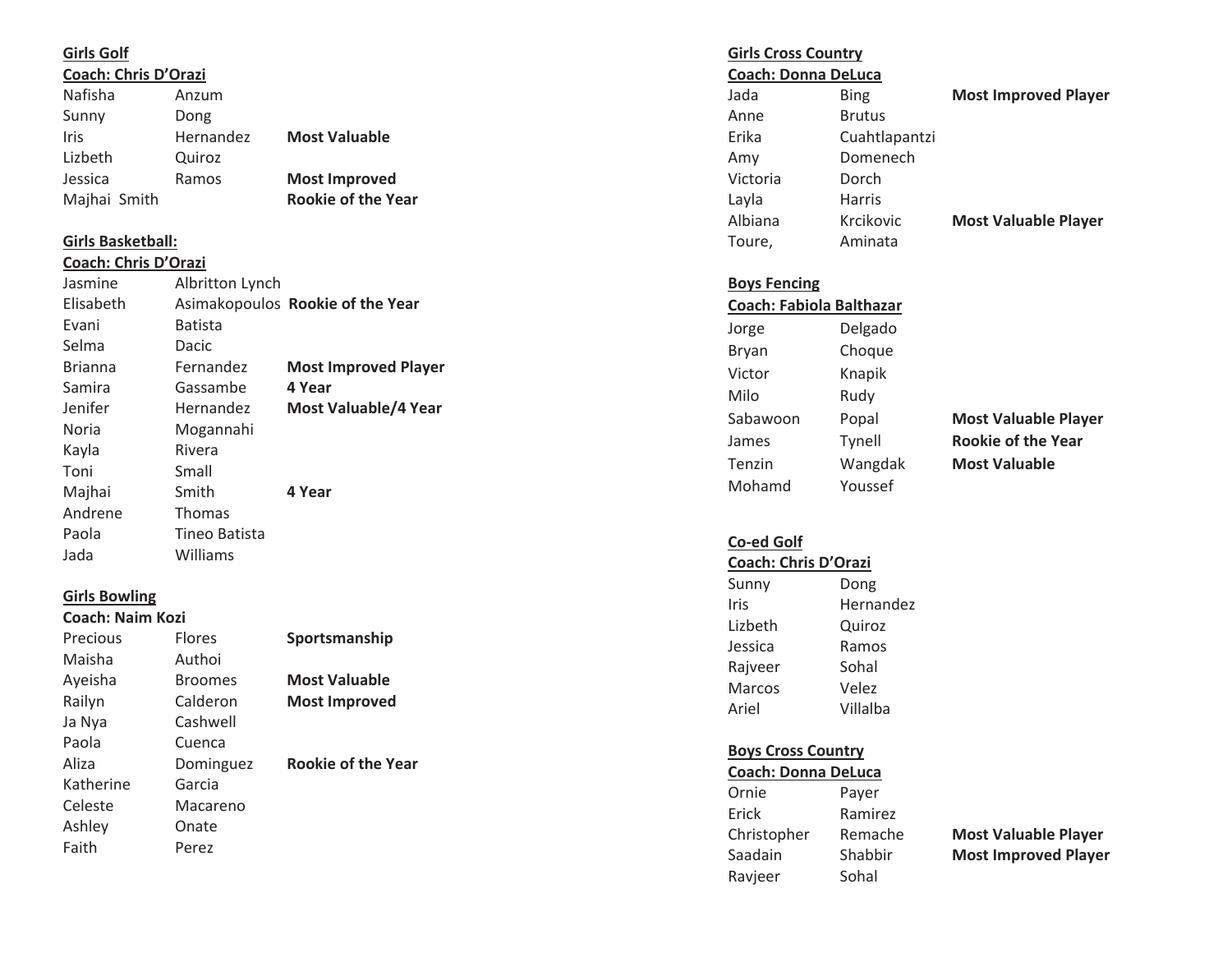| <b>Girls Tennis</b>                                    |                        |                             | <b>Boys Soccer</b>              |                       |                           |
|--------------------------------------------------------|------------------------|-----------------------------|---------------------------------|-----------------------|---------------------------|
| <b>Coach: Joe Cancroft</b>                             |                        |                             | <b>Coach: Fernando Villegas</b> |                       |                           |
| Marisol                                                | Astudillo              |                             | Yousef                          | Abdelghani            | <b>Most Valuable</b>      |
| Karyll Ain                                             | Baoanan                |                             | Peter                           | Aguilar               |                           |
| Shimza                                                 | <b>Bilal</b>           |                             | Luwani                          | Alvarez               | <b>Rookie of the Year</b> |
| Sarah                                                  | Carrillo               |                             | Alberto                         | Amigon                | <b>Most Improved</b>      |
| Gissell                                                | Castrejon              |                             | Rene                            | Andrade               |                           |
| Lobsang                                                | Choekey                | <b>Most Improved</b>        | Mohamed                         | Attwa                 |                           |
| Samantha                                               | Cruz Lopez             |                             | Matthew                         | <b>Barrancos</b>      |                           |
|                                                        |                        |                             | Andres                          | <b>Barreto Martos</b> |                           |
| Milly                                                  | Escobar                |                             | Henry                           | Cabacame              |                           |
| Xochitl                                                | Fernandez              |                             | Kevin                           | Campoverde Maca       |                           |
| Sherlie                                                | <b>Godinez Martine</b> |                             | Kevin                           | Cumbicus-Lojano       |                           |
| Selena                                                 | Heredia                |                             | John                            | Espinoza              |                           |
| Abigail                                                | Jimenez                |                             | Kenneth                         | Gaviria Diosa         |                           |
| Lisa                                                   | Lin                    |                             | David                           | Guzman                |                           |
| Monserrat                                              | Lopez Salazar          |                             | Saul                            | Hernandez             |                           |
| Luz Marina                                             | Macareno               |                             | Israel                          | Jimenez               |                           |
| Anna Beatr                                             | Molina                 |                             | Smith                           | Mogrovejo             |                           |
| Paola                                                  | Pantle                 |                             | Higinio                         | Nazario               |                           |
| Faiqa                                                  | Sajjad                 |                             | Jesus                           | Perez Lozada          |                           |
| Abigail                                                | Salazar                |                             | Mehraabur                       | Rahman                |                           |
|                                                        | Salazar                |                             | Jeremy                          | Roque                 |                           |
| Yesenia                                                |                        |                             | Cristopher                      | Rossete               |                           |
| Reyna                                                  | Solis Pena             |                             | Julio                           | Sanchez               | 4 Year Player             |
| Elaine                                                 | Suarez                 | 4 Year Player               | Joseph                          | Tenecela              |                           |
| Paola                                                  | Tapia                  | <b>Most Valuable Player</b> | Michael                         | Uzchca                |                           |
| Allisson                                               | Torres                 |                             | Carlos                          | Vasquez               |                           |
|                                                        |                        |                             | Bryan                           | Vera                  |                           |
| <b>Boys Bowling:</b><br><b>Coach: George Constance</b> |                        |                             | Joshua                          | Zambrano              |                           |
| Ivan                                                   | Alvarez                |                             |                                 |                       |                           |
| Lawrence                                               | <b>Brown</b>           |                             |                                 |                       |                           |

Lawrence<br>Nicolas

Nicolas De Velez<br>Nicholas Rodrigue

Andin Mulliqi<br>Cesar Perez Cesar Perez<br>
Kevin Pintad Kevin Pintado<br>Jose Franco R Jose Franco Reyes Jason Tinizhanay Fahimujjam Towhid Muhammid Zeeshan

Nicholas Rodrigue Flores<br>
Andin Mulliqi

#### **Boys Varsity Volleyball Coach: Mark Skorupski**

| Fardin Alif |                  | Sportsmanship                       |
|-------------|------------------|-------------------------------------|
| Matthew     | <b>Barrancos</b> | <b>Most Improved Player</b>         |
| Andres      |                  | Barreto Martos Most Improved Player |
| Tenzin      | <b>Dhasel</b>    | <b>Most Valuable</b>                |
| Samir       | Ghimire          |                                     |
| Seeram      | Govindaan        |                                     |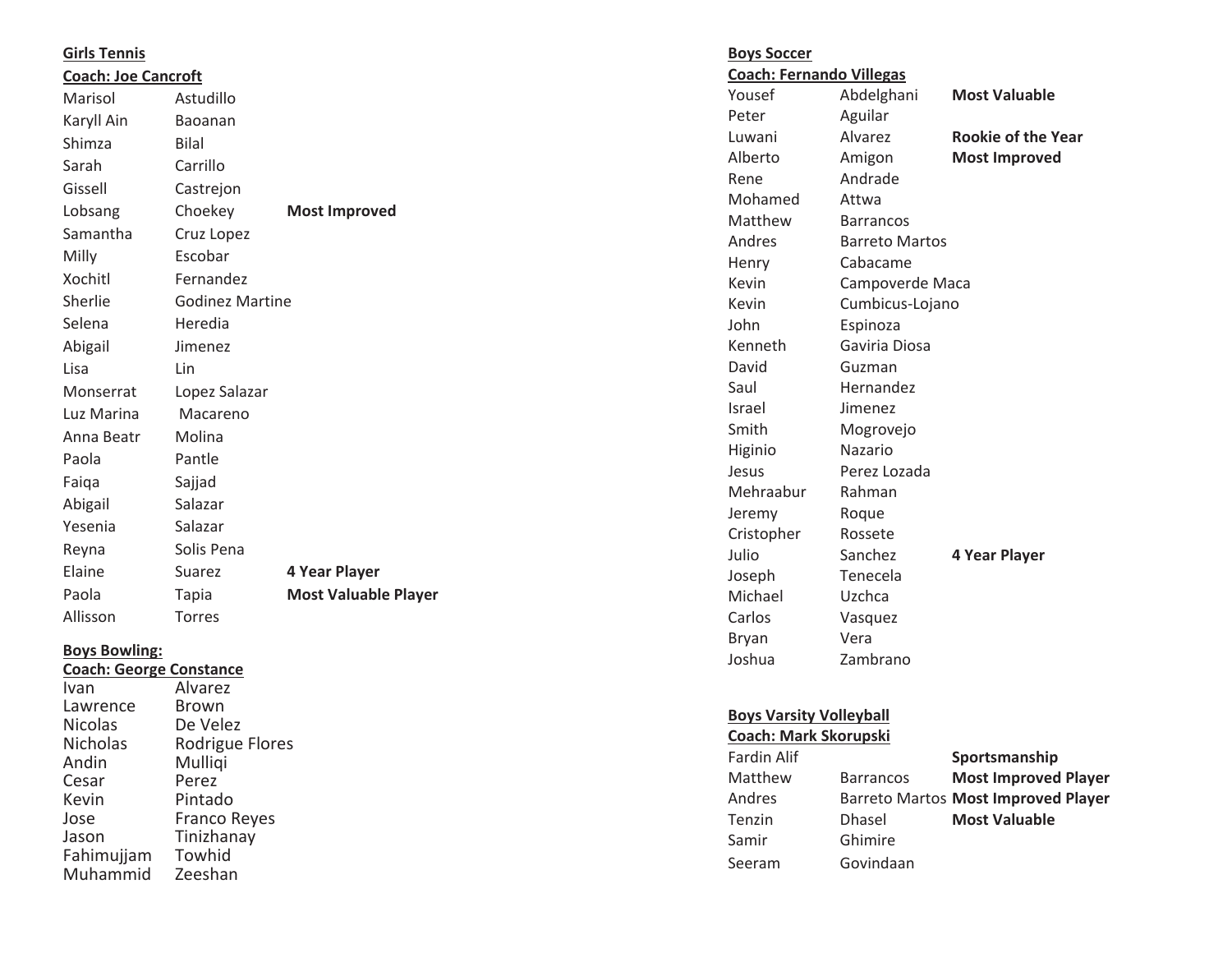| <b>Wrestling</b>               |                   |                             | <b>Girls Soccer</b>              |                              |                             |
|--------------------------------|-------------------|-----------------------------|----------------------------------|------------------------------|-----------------------------|
| <b>Coach: Ramy Nasr</b>        |                   |                             |                                  | <b>Coach: Mark Skorupski</b> |                             |
| <b>Coach: Doug Rich</b>        |                   |                             |                                  | Stefani Acevedo Morales      |                             |
| Tyrique                        | <b>Burell</b>     |                             | Jennifer                         | Cabral                       |                             |
| Jordan                         | Carriel           |                             | Ashley                           | Espinoza Garcia              |                             |
| Rafael                         | De Garate         |                             | Lizabeth                         | Gonzalez                     |                             |
| John                           | Espinoza          |                             | Valerie                          | Gonzalez                     | <b>Most Improved Player</b> |
| Alexny                         | Gonzalez          |                             | Melanie                          | Ho                           |                             |
| Katherinne                     | Lopez             |                             | Mia                              | Jimenez                      |                             |
| Xavier                         | Mendez            |                             | Maria                            | Lopez Mora                   | Sportsmanship               |
| David                          | <b>Mezatorres</b> |                             | Nohelia                          | Marquez                      |                             |
| Luis                           | Mojica            | <b>Most Valuable</b>        | Kiara                            | Medina                       |                             |
| Priya                          | Negi              |                             | Jazmin                           | Molina                       |                             |
| Joseph                         | Ortiz             |                             | Joselin                          | Nape                         |                             |
| Michael                        | Penaloza          |                             | Dasy                             | Paredes                      |                             |
| Wally                          | Rakin             |                             | Itzayana                         | Paredes                      |                             |
| Brittany                       | Reyes             |                             | Stephanie                        | Perez Santos                 | <b>Most Valuable Player</b> |
| Tyshawn                        | Wilson            | <b>Most Improved</b>        | Valentina                        | Pineda                       |                             |
|                                |                   |                             | Christina                        | Saquisili                    | 4 Year Player               |
| <b>Girls Volleyball</b>        |                   |                             | <b>Emily Tapia</b>               | Cajilima                     |                             |
| <b>Coach: Tristan DeSimone</b> |                   |                             | Nelly                            | Velez                        | <b>Most Improved Player</b> |
| Leyla                          | Advincula         |                             |                                  |                              |                             |
| Stacey                         | Arango            |                             | <b>Boys Gymnastics</b>           |                              |                             |
| Amiyah                         | <b>Buan</b>       |                             | <b>Coach: Louis Petrocelli</b>   |                              |                             |
| Tamia                          | Denhart           |                             | <b>Coach: Anthony Petrocelli</b> |                              |                             |
| Alexny                         | Gonzalez          |                             | Jesus                            | <b>Aguirre Perez</b>         | Sportsmanship / 4 Year      |
| Triniti                        | Hoffman           |                             | Fardin                           | Alif                         |                             |
| Michele                        | Liu               |                             | Juan                             | Hernandez                    |                             |
| Ciarra                         | Medrano           |                             | Ashraf                           | Khan                         |                             |
| <b>Desiree</b>                 | Morales           | <b>Most Valuable Player</b> | Roheen                           | Noor                         | <b>Most Valuable</b>        |
| Alexandra                      | Moreno            | <b>Rookie of the Year</b>   | Seth                             | Obeng                        |                             |
| Priya                          | Negi              |                             | Henry                            | Remache                      | <b>Rookie of the Year</b>   |
| Bethany                        | Salazar           |                             | Saadain                          | Shabbir                      |                             |
| Andrene                        | Thomas            | <b>Most Improved</b>        | Rajveer                          | Sohal                        | <b>Most Improved</b>        |
| Isabella                       | <b>Torres</b>     |                             | Tenzin                           | Wangdak                      |                             |
| Claudine                       | Vazquez           |                             |                                  |                              |                             |
| Jada                           | Williams          |                             |                                  |                              |                             |